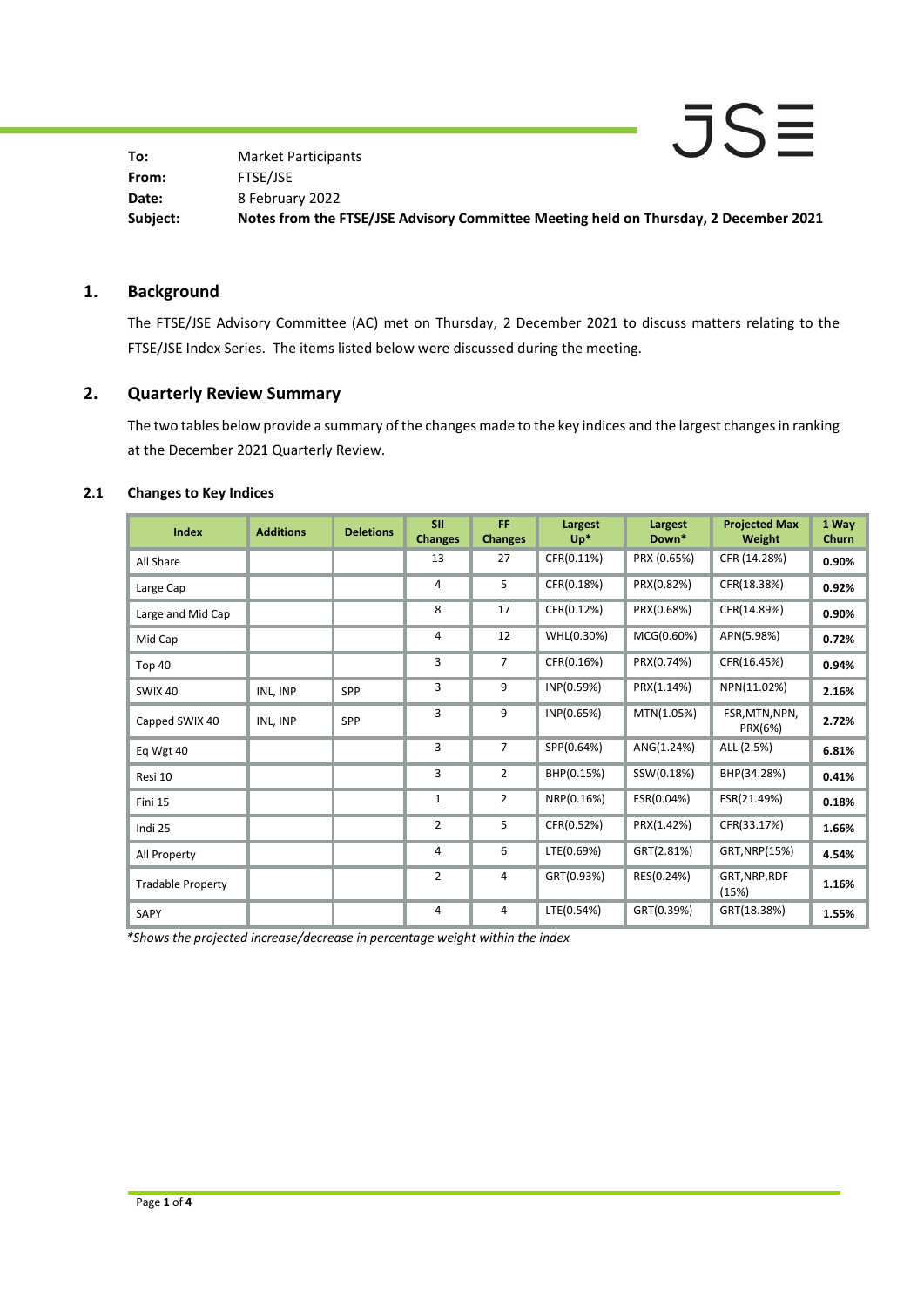### **2.2 Largest Changes in Ranking**

All Share constituents compared at December 2021 and September 2021 Quarterly Reviews.

| <b>Noteworthy Top 40 Instruments</b>      |                                |                 |                 |                |                         |  |
|-------------------------------------------|--------------------------------|-----------------|-----------------|----------------|-------------------------|--|
| <b>Alpha</b>                              | Instrument                     | <b>Dec Rank</b> | <b>Sep Rank</b> | <b>Move</b>    | <b>Comment</b>          |  |
| <b>INP</b>                                | Investec plc                   | 25              | 31              | 6              | Largest Top 40 up       |  |
| INL                                       | Investec Ltd                   | 25              | 31              | 6              | Largest Top 40 up       |  |
| ANG                                       | Anglogold Ashanti Ltd          | 16              | 19              | 3              | 2nd Largest Top 40 up   |  |
| <b>GLN</b>                                | Glencore plc                   | 26              | 29              | 3              | 2nd Largest Top 40 up   |  |
| <b>NRP</b>                                | <b>NEPI Rockcastle Plc</b>     | 35              | 38              | 3              | 2nd Largest Top 40 up   |  |
| <b>REM</b>                                | Remgro Ltd                     | 28              | 30              | $\overline{2}$ | 3rd Largest Top 40 up   |  |
| ABG                                       | Absa Group Limited             | 22              | 17              | $-5$           | Largest Top 40 down     |  |
| <b>BVT</b>                                | <b>Bidvest Ltd</b>             | 31              | 26              | $-5$           | Largest Top 40 down     |  |
| <b>CLS</b>                                | Clicks Group Ltd               | 27              | 23              | $-4$           | 2nd Largest Top 40 down |  |
| SPP                                       | The Spar Group Ltd             | 44              | 40              | $-4$           | 2nd Largest Top 40 down |  |
| OMU                                       | Old Mutual Limited             | 30              | 27              | -3             | 3rd Largest Top 40 down |  |
| ANH                                       | Anheuser-Busch InBev SA NV     | 38              | 44              | 6              | Largest Reserve List    |  |
| Largest Decrease in Ranking in Main Board |                                |                 |                 |                |                         |  |
| <b>Alpha</b>                              | <b>Instrument</b>              | <b>Dec Rank</b> | <b>Sep Rank</b> | <b>Move</b>    | <b>Comment</b>          |  |
| <b>TRU</b>                                | <b>Truworths Int Ltd</b>       | 73              | 55              | $-18$          | Remains in All Share    |  |
| ORN                                       | <b>Orion Minerals Limited</b>  | 194             | 180             | $-14$          | Remains in Fledgling    |  |
| <b>CSB</b>                                | Cashbuild Ltd                  | 123             | 110             | $-13$          | Remains in All Share    |  |
| <b>BLU</b>                                | <b>Blue Label Telecoms Ltd</b> | 134             | 121             | $-13$          | Remains in All Share    |  |
| <b>NVS</b>                                | <b>Novus Holdings Limited</b>  | 209             | 196             | $-13$          | Remains in Fledgling    |  |
| Largest Increase in Ranking in Main Board |                                |                 |                 |                |                         |  |
| <b>Alpha</b>                              | <b>Instrument</b>              | <b>Dec Rank</b> | <b>Sep Rank</b> | <b>Move</b>    | <b>Comment</b>          |  |
| WEZ                                       | <b>Wesizwe Platinum Ltd</b>    | 167             | 205             | 38             | Remains in Fledgling    |  |
| <b>BAT</b>                                | <b>Brait PLC</b>               | 122             | 139             | 17             | Remains in All Share    |  |
| <b>AYO</b>                                | Ayo Tech Solutions Ltd         | 172             | 187             | 15             | Remains in Fledgling    |  |
| <b>HLM</b>                                | <b>Hulamin Ltd</b>             | 189             | 204             | 15             | Remains in Fledgling    |  |
| <b>HYP</b>                                | Hyprop Inv Ltd                 | 93              | 106             | 13             | Remains in All Share    |  |
| <b>MDI</b>                                | Master Drilling Grp Ltd        | 170             | 183             | 13             | Remains in Fledgling    |  |
| <b>CGR</b>                                | Calgro M3 Hldgs Ltd            | 217             | 230             | 13             | Remains in Fledgling    |  |

# **3. Feedback on the FTSE/JSE Africa Index Series**

#### **3.1 Rebasing of Index Values**

There is one tradable index (indices with derivative/s listed) with index values in excess of 70,000.00 namely:

| Index                                  | <b>Class</b>       | <b>Index Value</b> | <b>Derivative</b><br><b>Listed</b> | <b>Open Interest</b><br>(Contracts) |
|----------------------------------------|--------------------|--------------------|------------------------------------|-------------------------------------|
| JS5511 - FTSE/JSE Industrial Materials | Capital Index      | 72,692.37          | ٠                                  | ٠                                   |
| J213 - Financial and Industrial 30     | Capital Index      | 83,355.20          | Yes                                | -                                   |
| J311 - Capped Industrial 25            | Capital Index      | 82,072.76          | $\overline{\phantom{a}}$           | $\overline{\phantom{a}}$            |
| J211 - Industrial 25                   | Capital Index      | 84,818.56          | Yes                                | $\overline{\phantom{a}}$            |
| J257 - SA Industrials                  | Capital Index      | 92,021.33          |                                    |                                     |
| JX4024 - FTSE/JSE SWIX Personal Goods  | <b>Total Index</b> | 96,680.05          |                                    | $\overline{\phantom{a}}$            |
| JS6011 - FTSE/JSE Oil, Gas and Coal    | Capital Index      | 125,470.85         | $\overline{\phantom{a}}$           | ۰                                   |

*Table 1: Indices with index values exceeding 70,000.00 on 2021/10/15*

#### **3.2 Corporate Actions for the quarter**

The table below summarises all intra-quarter index adjustments made to the All Share and Top 40 indices since the September 2021 review: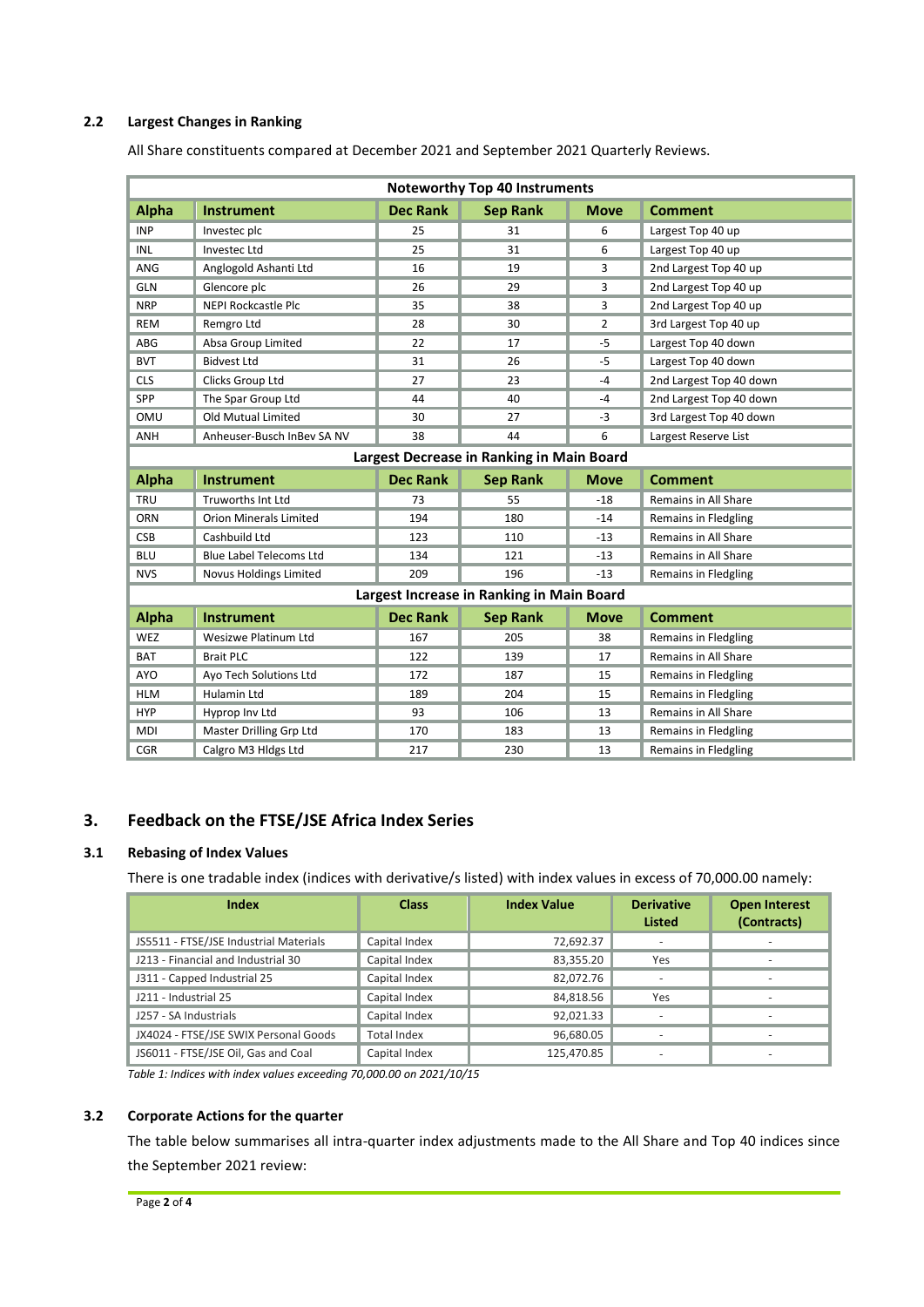| <b>Amendment Type</b>             | Top 40 Index | <b>All Share Index</b> | <b>Top 40 Notes</b>                                                                      |
|-----------------------------------|--------------|------------------------|------------------------------------------------------------------------------------------|
| <b>CA - Constitution Addition</b> |              |                        |                                                                                          |
| CD - Constitution Deletion        |              |                        |                                                                                          |
| CI - Capitalisation Issue         |              |                        |                                                                                          |
| CP - Special Dividend             | 4            | 6                      | Capital Repayment of ZAR 2.477811 by Prosus                                              |
| DV - Dividend                     | 26           | 60                     |                                                                                          |
| RI - Rights Issue                 |              |                        |                                                                                          |
| IC - Weight Change                | 2            | 2                      | Prosus and Naspers weighting change as a result of<br>Prosus Exchange offer for Naspers. |
| IS - Shares Update                |              |                        | Shares in issue update due to exchange offer with<br><b>Naspers</b>                      |
| NC - Name Change                  |              |                        | Northam Platinum name change to Northam Platinum Hld                                     |
| IC - Classification Change        |              |                        |                                                                                          |

### **3.3 Pepkor Holdings Ltd shares in issue increase**

On 15 September 2021, Steinhoff International announced it successfully placed 370 million Pepkor ordinary shares by way of an accelerated book build. The rationale behind the book build was to assist Steinhoff in the funding of the settlement of the creditors embodied in the Proposal. On 14 September 2021, a[n ICA](https://clientportal.jse.co.za/Content/ICANoticeItems/FTSE-JSE-Africa/20210920%20Pepkor%20Holdings%20Free%20Float%20Update.pdf) was published detailing an increase in Pepkor shares in issue and free float, and also highlighting that Pepkor will remain in all the Indices it was a constituent of.

## **4. Matters Arising from Previous Meetings**

### **4.1 Capping factor adjustment for Capped SWIX Indices**

On 6 July 2021, FTSE/ JSE published [a Market Consultation](https://clientportal.jse.co.za/Content/ICANoticeItems/FTSE-JSE-Africa/20210720%20Market%20Consultation%20Naspers%20Prosus%20Capping%20UPDATED.pdf) with the intention of requesting comment from market participants, in particular the Index users, on whether the current capping methodology required an amendment. A follow-u[p notice](https://clientportal.jse.co.za/Content/ICANoticeItems/FTSE-JSE-Africa/20210820%20Market%20Consultation%20Capping%20Factor%20Adjustment%20for%20Capped%20SWIX%20Indices.pdf) was published informing market participants that as of the September 2021 index review, the capping level of FTSE/JSE Capped SWIX All Share as well as FTSE/JSE Capped SWIX Top 40 Index will change from 10% to 6%, as an interim measure, until a final measure has been put in place.

## **5. Other Index Related Matters**

## **5.1 FTSE/JSE Ground Rules Update**

FTSE/JSE published an [Informative Notice](https://clientportal.jse.co.za/Content/ICANoticeItems/FTSE-JSE-Africa/20210827%20FTSE%20JSE%20Africa%20Index%20Series%20Ground%20Rule%20Updates.pdf) regarding the changes in the Ground rules document to align with the implemented changes following an announcement pertaining to an adjustment of the capping factor from 10% to 6% in the FTSE/JSE Capped SWIX All Share and FTSE/JSE Capped SWIX Top 40 Index.

#### **5.2 BHP Group Plc and Woodlands merger**

On 17 August 2021, BHP announced their intention to unify its DLC structure. Unification would involve BHP Limited acquiring the shares of BHP Plc and would be implemented by way of a scheme of arrangement. If unification is implemented, BHP Plc shareholders would be entitled to receive one BHP Limited share for each Plc share they own. The current BHP Ltd, listed on ASX, will obtain a secondary listing on the JSE.

Should BHP Ltd be classified as an Inward Foreign Listing (IFL), the free float will be adjusted to reflect only those dematerialised shares listed on the SA register. BHP Ltd will not retain the current BHP grandfathered status and therefore the free float methodology in the All Share (J203) index will change to represent the SA Register and not the global register.

## **5.3 FTSE/JSE White Paper Index Capping methodology**

Further to the follow-up [market consultation](https://clientportal.jse.co.za/Content/ICANoticeItems/FTSE-JSE-Africa/20210720%20Market%20Consultation%20Naspers%20Prosus%20Capping%20UPDATED.pdf) published on 6 July, FTSE/JSE published a [White Paper](https://clientportal.jse.co.za/Content/ICANoticeItems/FTSE-JSE-Africa/20210831%20White%20Paper%20Index%20Capping%20Methodology.pdf) to provide feedback to market participants pertaining to the consultation processes, coupled with supporting market data as well as considerations from FTSE/JSE. An interim measure has been put in place to adjust the capping level from